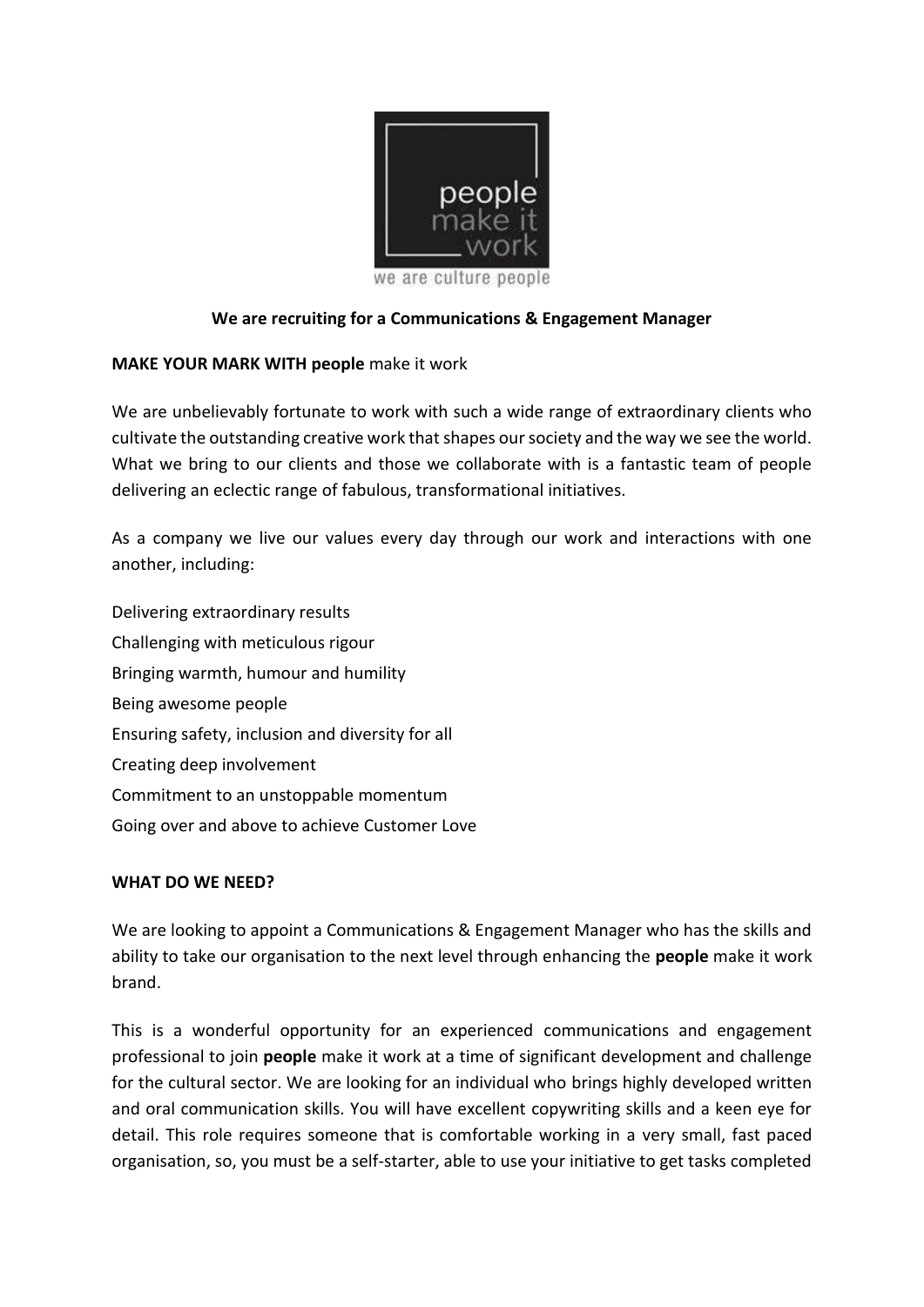in good time and to a really high standard and be a brilliant communicator and collaborator with internal and external stakeholders. Of equal importance to us is finding people who share our mission to be awesome, transformational, deliver exceptional service and ensure inclusivity for all.

We are clear that to do this with vision and confidence we must have a greater diversity of voices, and so we are particularly keen to hear from candidates from backgrounds currently under-represented in our leadership and governance (Black, Asian and other ethnically diverse candidates and those who identify as D/deaf or disabled).

If you think you would enjoy the challenge of helping us and share our ambitions to create an inclusive, diverse, sustainable organisation, we would be delighted to hear from you.

## **THE ROLE SPECIFICATION – WHAT WE NEED YOU TO BE**

Working with the Head of Development & Engagement to deliver the company's overall approach to strategic and operational communications and marketing; elevating the knowledge story of the company and key programmes.

Shape company and programme positioning, profile and activity in line with wider audience development and brand strategy.

### **Reporting to:** Director

### **Key Responsibilities:**

### **Manager Level – people** make it work

- Manage and model a unified organisational culture built on foundational principles of empathy, diversity, inclusivity and sustainability;
- Working with a member of the Leadership team to manage budgets, as appropriate;
- Ensure systems and processes are collaborative;
- Capture and share knowledge across the wider team;

### **Communications:**

- Responsible for the day to day management of the **people** make it work brand, developing and ensuring consistency of tone of voice, brand personality, championing brand values across the organisation;
- Role model and drive a culture of positive communications and engagement across the company;
- Manage strategic communications campaigns and content creation, external profile and messaging across all programmes;
- Lead on all aspects of communications and marketing activity for the company;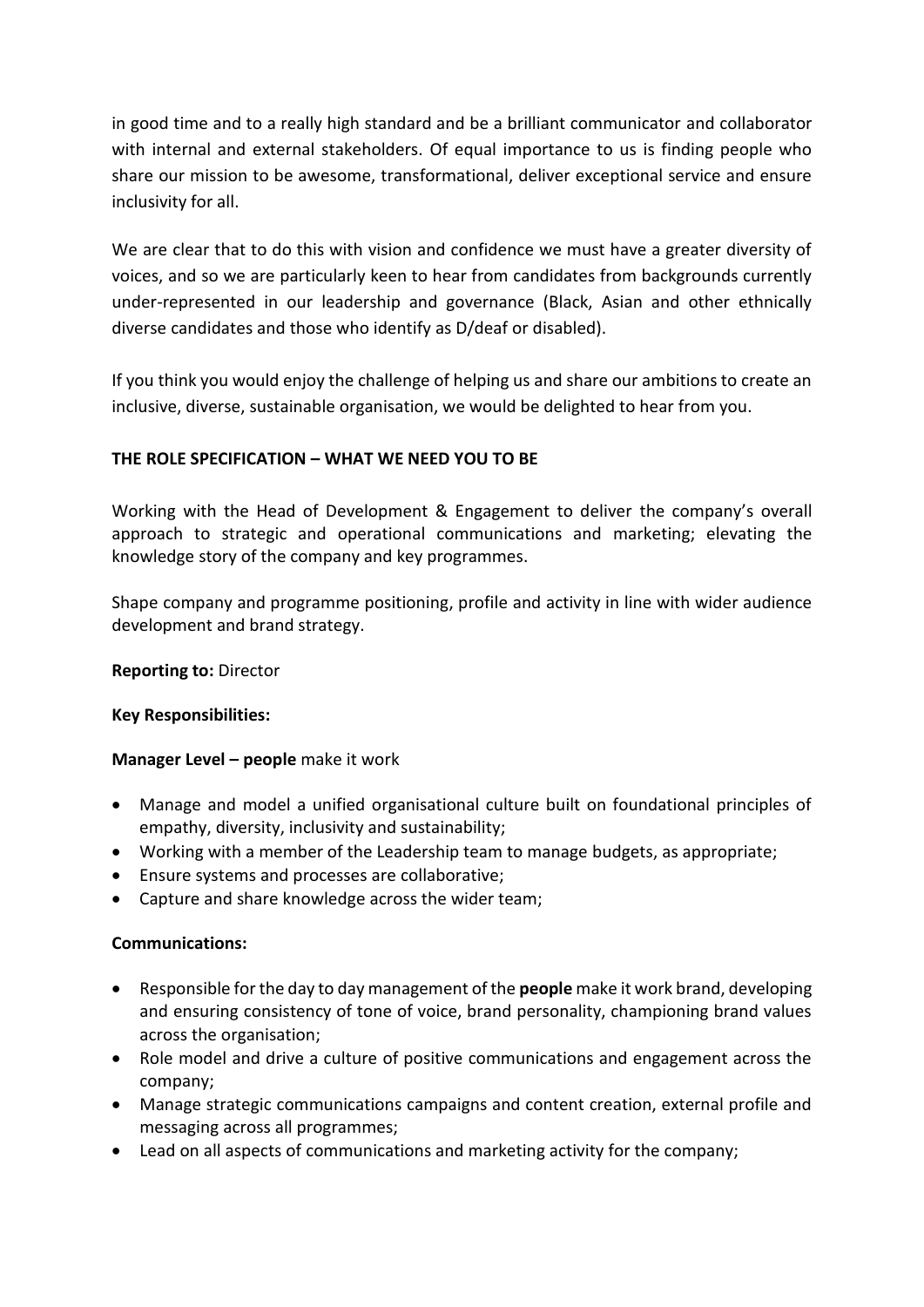- Work closely with Programme Directors on developing marketing content for their programmes;
- Overseeing the day to day running of the company website and communications platforms managing internal and external stakeholder relationships in the development of content and messaging;
- Manage redesign of the **people** make it work website;
- Public relations management;
- Plan, develop, implement and evaluate the impact of high standard and engaging communications;
- Amplify the stories of the company and programmes to generate original content for our audiences;
- Promote and maximise the profile of the company and programmes to ensure our stakeholders are engaged with and understand our work and key messages;
- Attend team and programme meetings as appropriate to present information, advise on communication needs, and encourage discussion and into the development of content;
- Ensure that in communications the company always takes account of the diverse needs of audiences;

### **Engagement:**

- Develop, implement and review stakeholder engagement activities;
- Design and manage delivery of key targeted social media / digital campaigns aimed at increasing and building reach and engagement online;
- Capture lived experiences of projects and programmes to develop compelling and relevant case studies;
- Use data insight and stakeholder consultation to shape plans and approaches;

### **Systems, Processes & Compliance:**

- Working with Directors and other Managers, devise, maintain, review & update team project management and internal communications systems & processes to ensure the organisation is effective and efficient;
- Research and develop an effective CRM system for the company;
- Produce management information and reports to demonstrate the impact of communication approaches;
- Work with the Operational lead in the company to ensure all marketing and engagement activity is compliant with GDPR legislation;

### **WHAT YOU WILL BRING TO THE ROLE:**

- Experience of working in a similar role;
- A confident communicator, able to engage a range of internal and external stakeholders using multiple media channels;
- Excellent media content writing skills;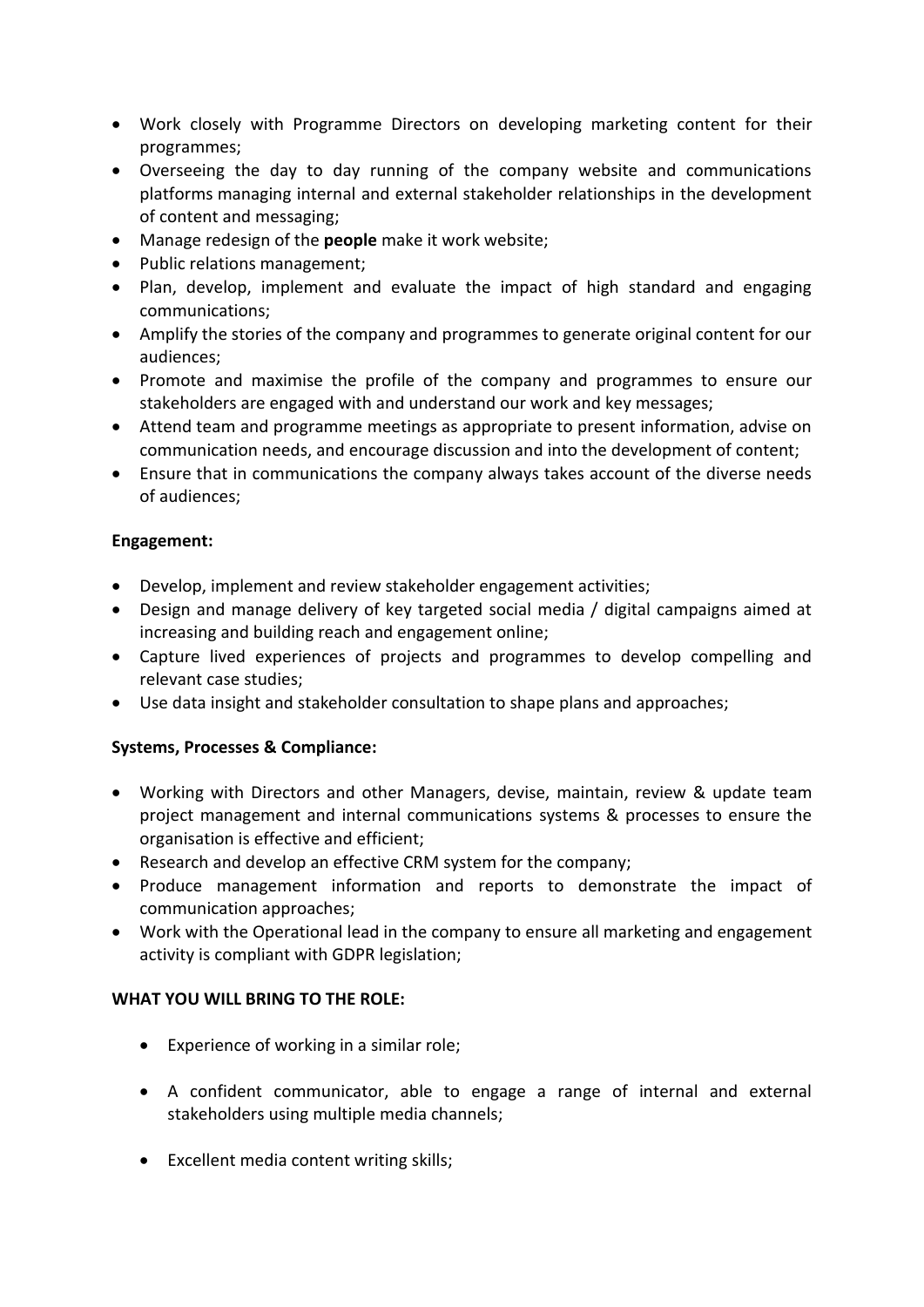- Demonstrable knowledge of how to use multiple communication platforms to maximum effect;
- The ability to inspire with your ideas using a creative approach to the **people** make it work offering and brand;
- A creative and credible story-teller with experience of a professional communications framework;
- Preferably, experience of establishing a CRM system;

#### **TERMS & CONDITIONS**

**Salary:** £35,000 - £40,000 (Depending on experience)

#### **Contracted Hours:** 24 hours a week

**Location:** You will work from home with an expectation you will travel to our offices when mutually agreed.

**Annual leave:** 28 days, including public and bank holidays (pro-rata for part-time staff)

**Additional Benefits:** All employees can access our professional wellbeing package, including access to Coaching, Psychotherapy and Holistic Support.

We also offer a scheme that enables employees to purchase up to 2 additional weeks annual leave per year (pro rata).

**Pension:** We offer a defined contribution pension scheme with NEST and encourage employees to take up an option to invest in the Ethical Fund. Monthly contributions are deducted from your salary you can contribute a minimum of 5% - more if you choose to – and we contribute 3%.

#### **INTERESTED?**

If you are interested in applying for this role, please submit your CV and a covering letter telling us what you might bring to **people** make it work, what motivates you, why you think championing the values and aims of our organisation is an exciting prospect and any personal qualities, passions and ideas that you would bring as the Communications and Engagement Manager.

So, write us a letter (no longer than two sides of A4), a 4-minute video or voice memo – whatever you are comfortable with. Or, if you have any other access requirements in order to apply, please contact Sandeep Mahal [s.mahal@peoplemakeitwork.com](mailto:s.mahal@peoplemakeitwork.com)